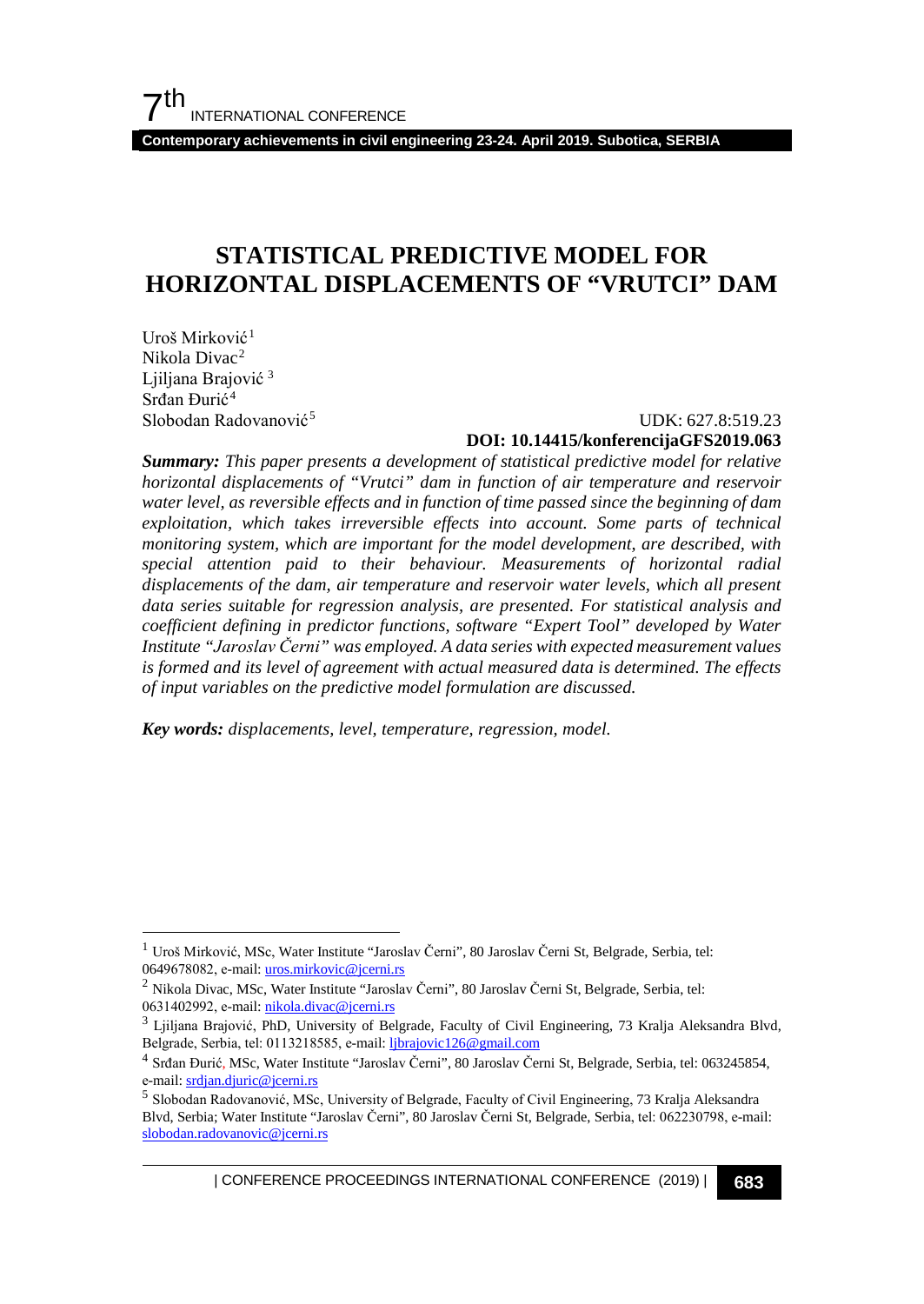#### **Савремена достигнућа у грађевинарству 23-24. април 2019. Суботица, СРБИЈА**

## **1. INTRODUCTION**

The "Vrutci" dam was built at the entrance to the river Đetinja canyon, 12.0 km upstream from Užice and it has been exploited since 1984. (Figure 1.).

The dam reservoir performs long-term water levelling and has a multipurpose character with two basic tasks, the first of which is water supply to the city of Užice and town Sevojno and the second - transformation of big water waves of the basin towards the dam profile. Its influence on small waters refining is also significant.

The dam belongs to the category of high dams and as such must be a subject of technical monitoring. It is known that dams are structures whose potential damage or failure can have serious consequences. Within the dam maintenance, setting up, maintaining and application of an appropriate technical monitoring system is essential, as it provides a series of data relevant for dam monitoring. At the time of construction, an adequate system for technical monitoring of the dam was designed and implemented.



*Figure 1. 'Vrutci' dam*

# **2. DAM STRUCTURE DESCRIPTION**

"Vrutci" dam is an arch dam with double curvature, 77.0 m high, with a crest length of 241.0 m (Figures 2 and 3). The thickness of the arch at the bottom is 10.71 m, and at the crest 3.01 m.

The dam is divided into 15 sections with dilatation joints, which were closed with plastic dilatation strips on upstream and downstream faces, and injected after completion of concreting.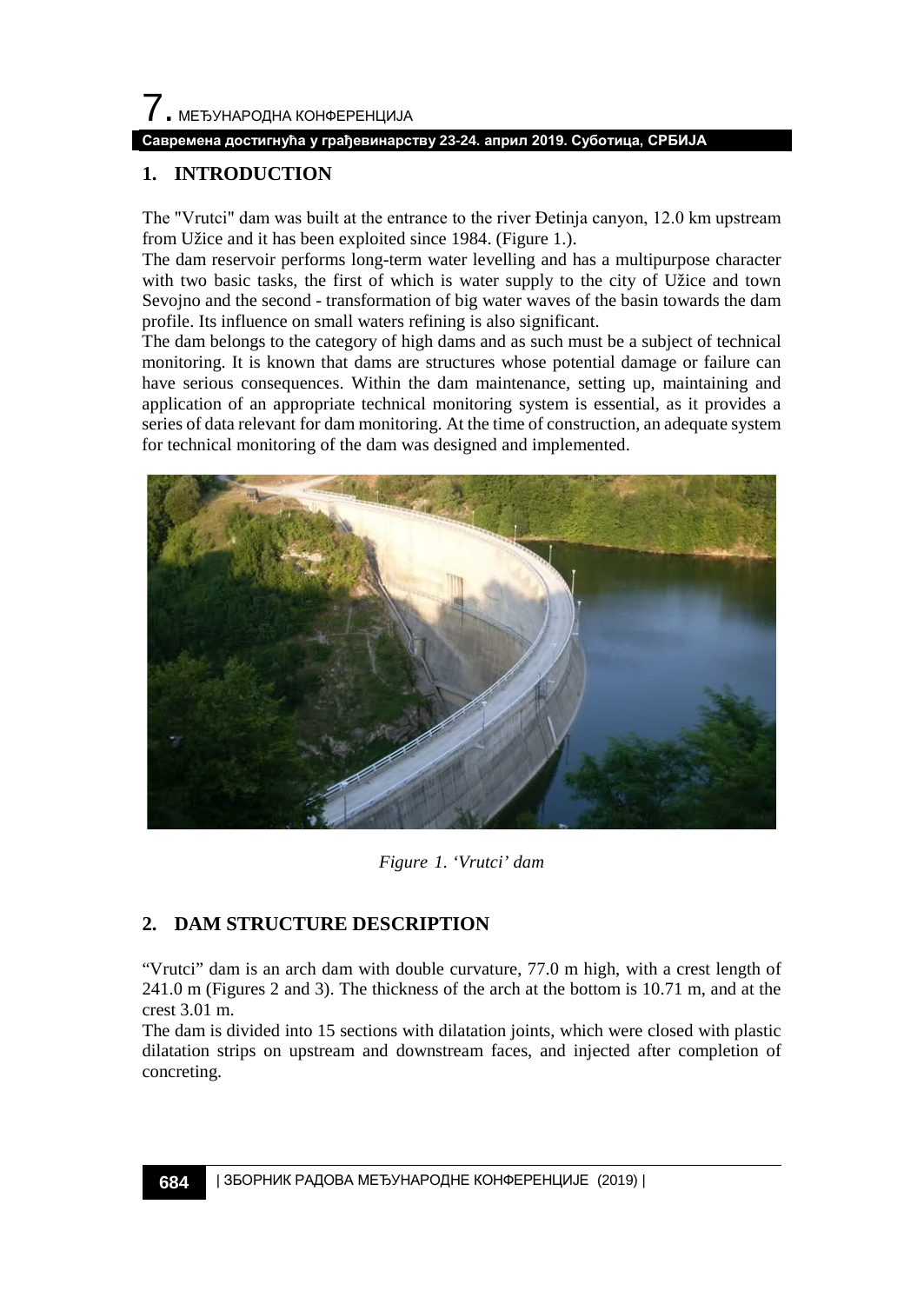# $\mathsf{\Sigma}^{\mathsf{th}}$ INTERNATIONAL CONFERENCE

**Contemporary achievements in civil engineering 23-24. April 2019. Subotica, SERBIA**

In geometric terms, the extrados and the axis of horizontal sections of the dam are composed of three circular arcs. The two side arcs have a larger curve radius than the central arc.



*Figure 2. "Vrutci" dam - developed plan*



*Figure 3. "Vrutci" dam – cross - section of sections 4, 5 and 11*

At the bottom, closer to the upstream face, there is a gallery in which the technical monitoring equipment is located, and which was primarily used for the production of injection curtain and contact-consolidation injection. The gallery has an oval shape, and it is 3.0 m high and 2.0 m wide.

The injection curtain in both slopes was formed with a fall towards the upstream face, which significantly contributes to the stability of rock mass in the area of dam supports. The injection curtain was made as one-layered with 2.50 m distance between boreholes.

Contact binding and consolidation injection was done in order to improve physical and mechanical properties of the rock mass below the support surface and to achieve better contact between concrete and rock mass. Consolidated material goes up to a depth of about 10.0 m underneath the support surface of the arch, below the elevation 580.0 m. The boreholes were made in five rows in the central dam part and in two rows on the sides. Except for the boreholes in the fifth row that were drilled from the injection gallery, all others were drilled from the terrain surface and the dam base.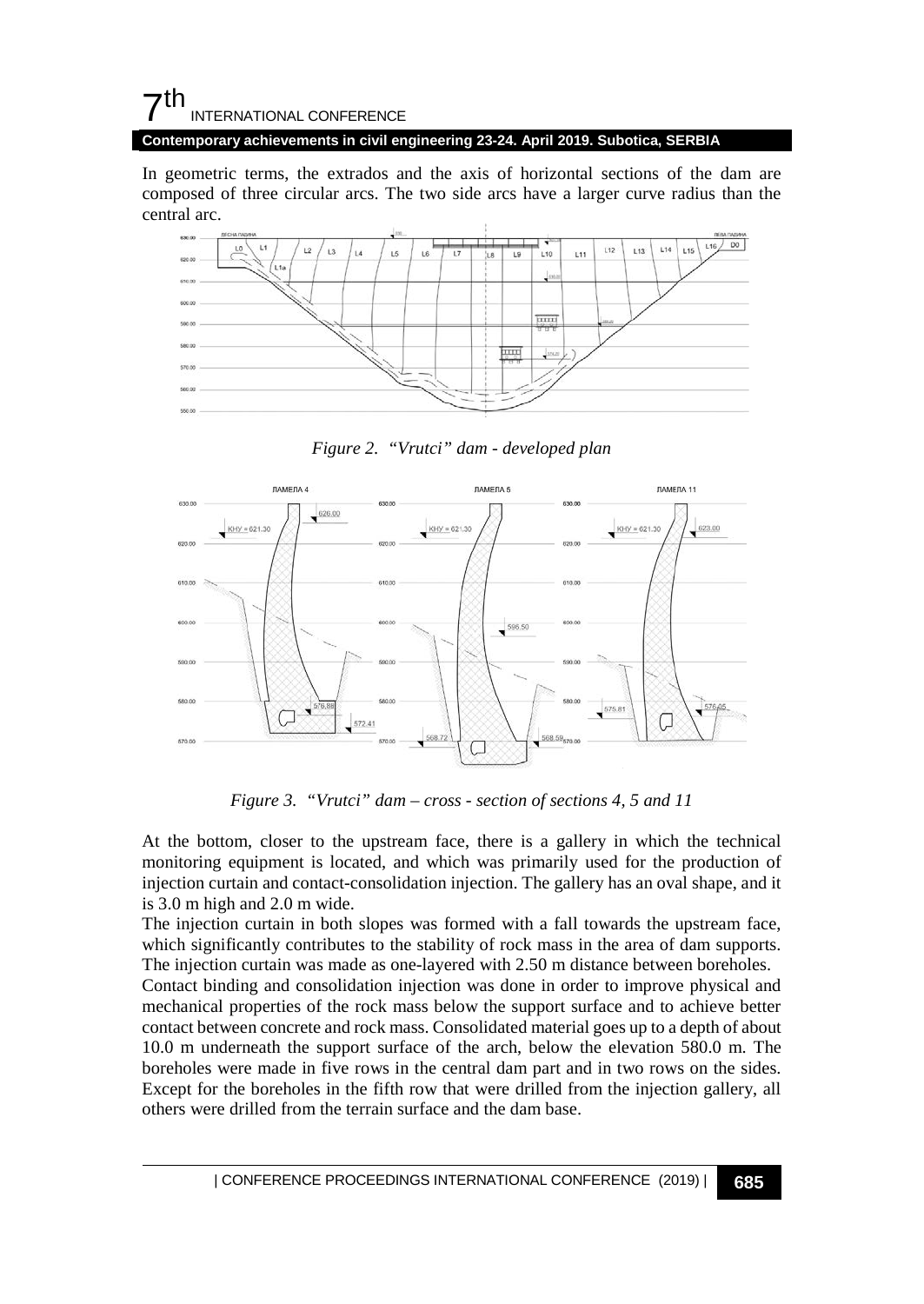$\overline{\phantom{a}}$ . МЕЂУНАРОДНА КОНФЕРЕНЦИЈА

#### **Савремена достигнућа у грађевинарству 23-24. април 2019. Суботица, СРБИЈА**

On the downstream face of the dam, revision passageways and access to outlet gates were made. Two higher passageways at 610.0 and 589.20 m were made through the length of the dam, while the lowest passageway at 574.20 m is located on the left half of the dam and it leads to the outlet gate.

Turning the river during construction was done through an abandoned tunnel of a narrowgauge railway.

The dam has  $83200.0 \text{ m}^3$  of concrete built into it, and concrete works have been completed in three construction seasons.

Over the crest of the dam and the spillway, 3.60 m wide bridge for the road traffic was constructed.

For large waters evacuation, the spillway, which is located on the crest of the dam, is constructed in the central part. Spillway elevation is 627.0 m, which is almost 6.0 meters higher than the normal water surface (621.30 m). The spillway consists of 7 spillway parts, each with length of 6.80 m, so that the total effective spillway length is 47.60 m. The spillway length with the bridge columns is 48.80 m. The spillway is free, without water gates.

On the "Vrutci" dam, there are four outlets whose total capacity (maximum flow) is 136.0 m<sup>3</sup>/s. Two outlets are located at 575.0 m and two are located at 590.0 m (the axis of the outlets). Both gates are located on the downstream face in the gate building.

Stilling pool of "Vrutci" dam has a function of receiving and settling the water flowing over the top and the water passing through the outlets. The stilling pool and the slope are covered with reinforced concrete slab. The slab at the bottom of the stilling pool is 0.80 m thick, and on the slopes, it has a thickness of 1.0 m. The slab is separated by expansion joints and anchored with profiled rebars.

## **3. DESCRIPTION OF TECHNICAL MONITORING SYSTEM PARTS RELEVANT FOR STATISTICAL MODELLING**

The water level in the reservoir is measured by a staff gauge located on the left slope of the reservoir [1].

Air temperature is measured at three locations. Two thermometers are located on the downstream face of the section 8 at 610.0 and 590.0 m. These thermometers are equipped with sensors that work on principle of electrical resistance and are telemetrically read at the measuring station. The classic (mercury) thermometer for air temperature measuring is mounted on the wall of monitoring centre  $[1]$ , with resolution and accuracy of 0.5 $^{\circ}$ C. Temperature data in this paper is obtained from this instrument.

Three normal plummets are installed on the dam, with labels NV1, NV2 and NV3 (Figures 4 and 5). They are located in sections 4, 5 and 11 [1]. Plummets are mechanically equipped with arc coordinate meters [2], designed by 'Telemac' [3], with resolution of 0.1 mm and measuring accuracy of 0.5 mm. All three plummets are in working conditions.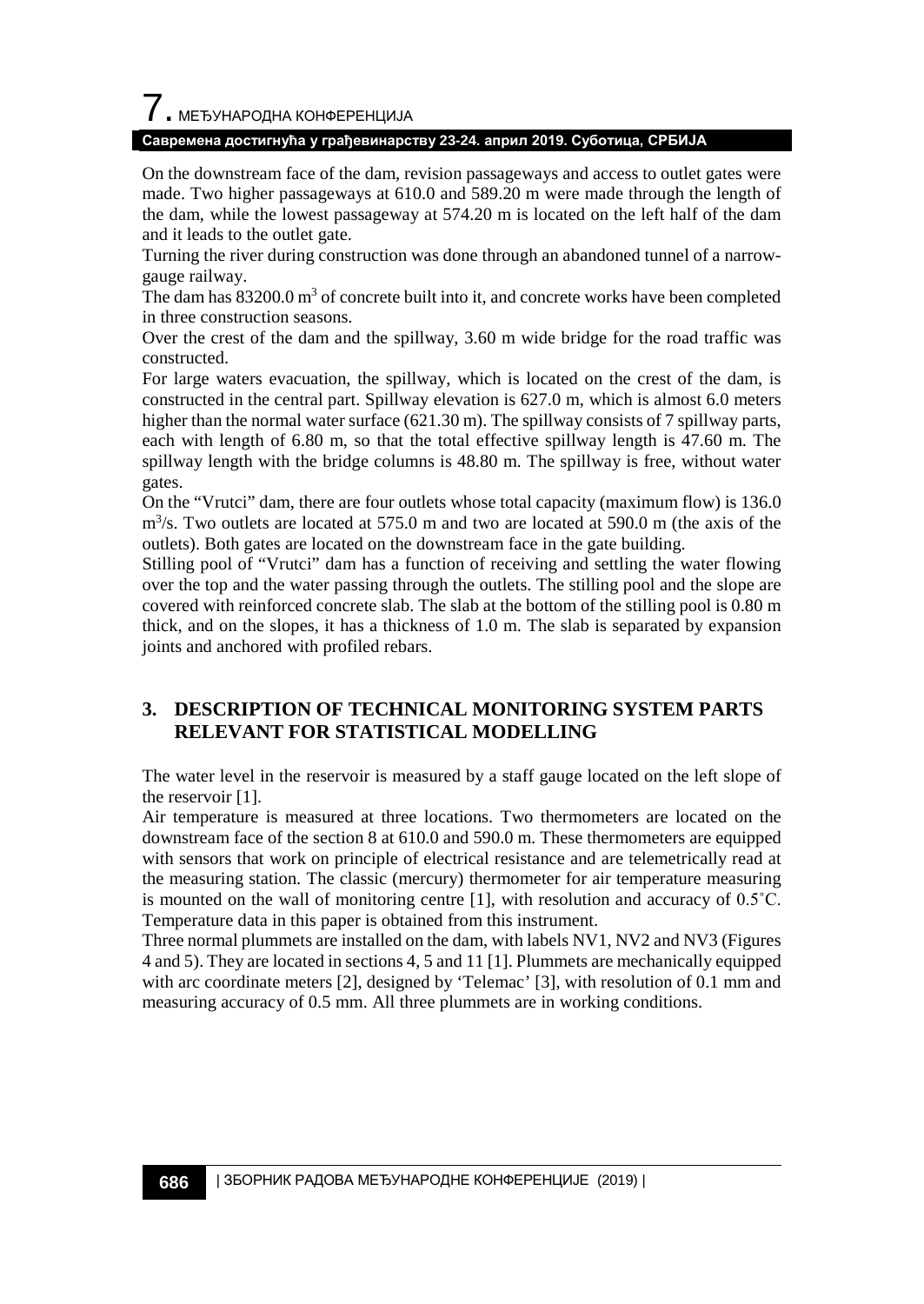# 7th INTERNATIONAL CONFERENCE

**Contemporary achievements in civil engineering 23-24. April 2019. Subotica, SERBIA**







*Figure 5. Plummet positions in sections 4, 5 and 11*

# **4. BEHAVIOUR OF DESCRIBED TECHNICAL MONITORING SYSTEM PARTS**

The water level in the reservoir (Figure 6) changes within one year for about ten meters. According to the measurement data, the water level is mainly between elevations 608.0 m and 622.0 m. The highest recorded annual oscillation of the water level was about 20.0 m. The dam is located in the climate with a rather pronounced, not only seasonal, but also daily oscillations of air temperature (Figure 7). According to the measured data, the mean daily air temperature is in the range of -5  $\degree$  C to +33  $\degree$  C.

Relative horizontal displacements (Figure 8) measured by a plummet are within the limits of the values measured in the perennial period of dam monitoring. Registered changes in the period between two control measurements are in agreement with previously registered trends of changes in function of basic influential factors (seasonal and daily changes in temperature and reservoir water level). The largest radial displacement in the period between the two last control measurements was recorded on the plummet at NV2 and it had a value of 12.8 mm.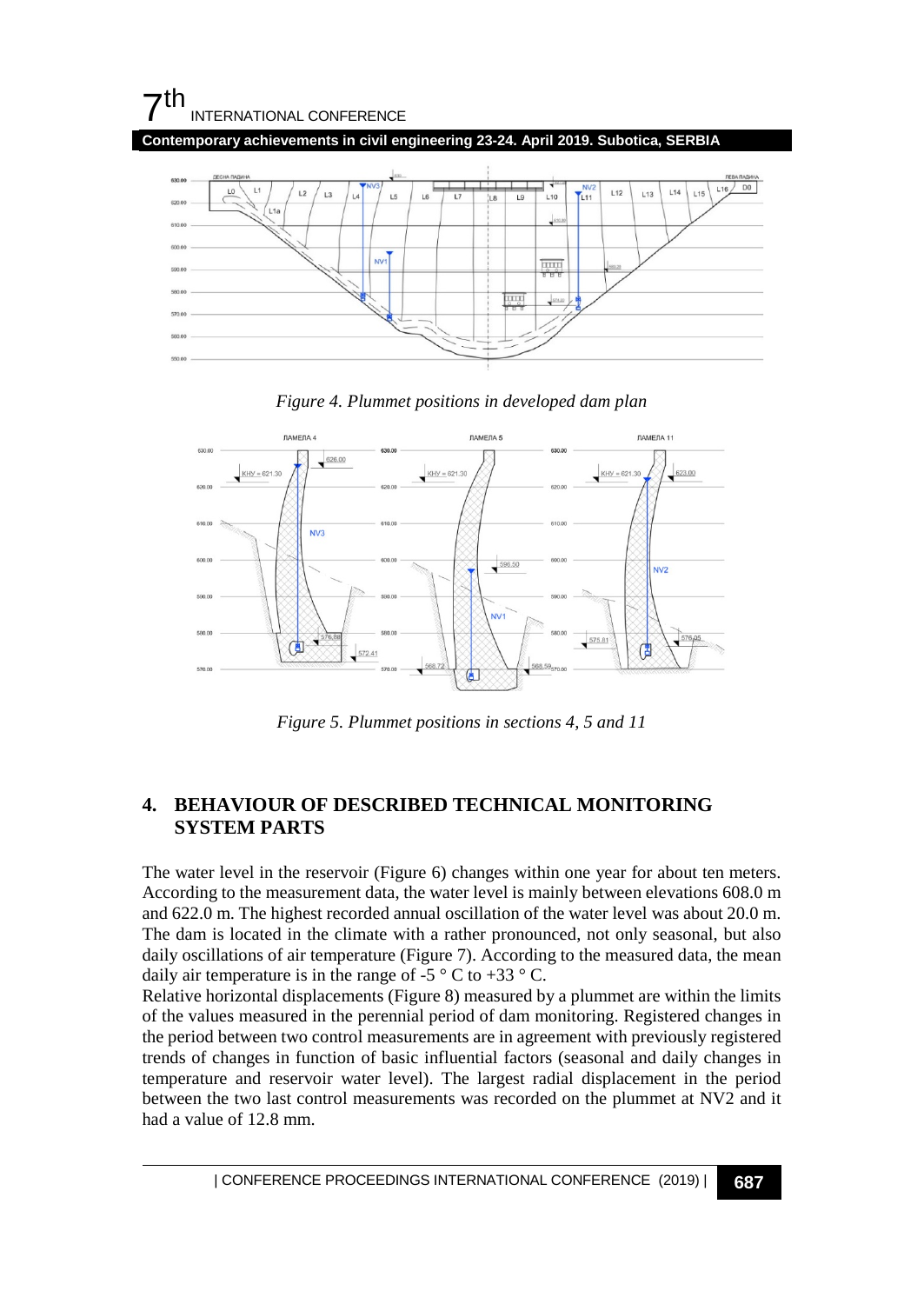

**Савремена достигнућа у грађевинарству 23-24. април 2019. Суботица, СРБИЈА**



*Figure 6. Reservoir water levels [mnm], since 01.01.2007.*



*Figure 7. Air temperature [*°*], since 01.01.2007.*



*Figure 8. Radial displacement of plummet at NV2 [mm], since 01.01.2007.*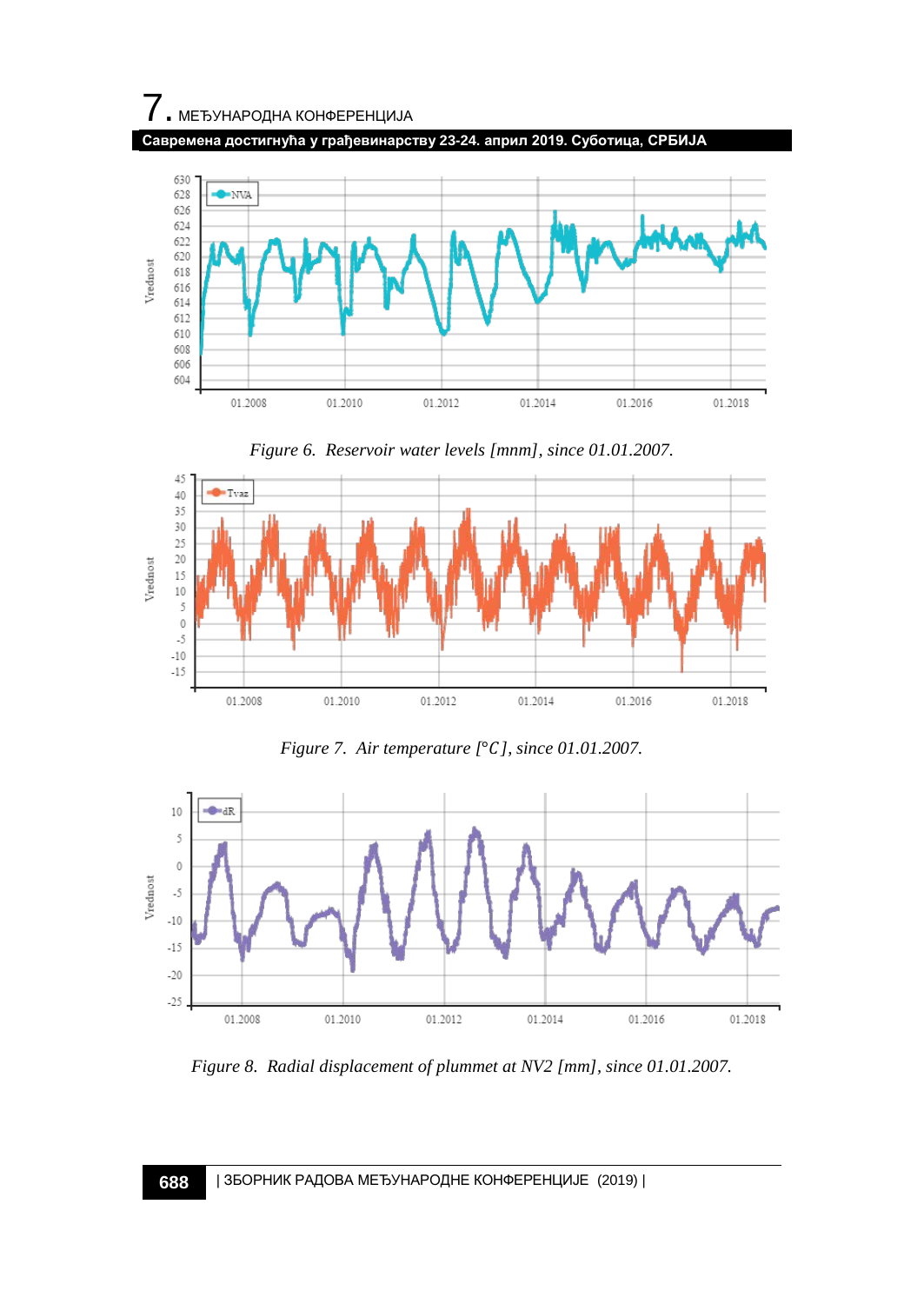**Contemporary achievements in civil engineering 23-24. April 2019. Subotica, SERBIA**

## **5. STATISTICAL PREDICTIVE MODEL FOR RELATIVE HORIZONTAL DISPLACEMENTS**

In this part of the paper statistical analysis of measurement results is described. Statistical models represent functional relationships obtained by methods of statistical analysis, between some causative variables and the observed values as consequences. Such models can be developed for diverse types of phenomena for which there is a sufficient data set. There are many papers dealing with this way of analysing behaviour of structures [4], [5], [6]. The main features of statistical models that make them suitable for dam monitoring are: they are relatively easy to use, they do not require complex computational processes and they can be applied to all variables. In order to develop a model, it is necessary to have a sufficient set of chronologically recorded data of causative and consequential variables. The basic causative variables that are taken into account in these models are: reservoir water level, monitoring time interval and air temperature.

Linear regression is a statistical approach to modelling the relationship between the scalar dependent variable Y and one or more independent variables X. In linear regression, data is modelled using predictor functions, and unknown parameters of the model are estimated based on known data.

In this paper, the radial displacement of plummet NV2 in the period from 01.01.2007. until 28.08.2018. is adopted as dependent variable, and reservoir water level and air temperature are adopted as independent variables. For statistical analysis of data, the "Expert Tool" software [7] developed by Water Institute "Jaroslav Černi" was employed. Based on the formed series of measured data (reservoir water level, air temperature) for the observed monitoring period, the predictor functions for causative variables are selected and coefficients for those functions are produced by statistical processing. In this way, the expected displacement-time function is defined, and it depends from the specified variables. Three predictive models have been developed: the first model takes into account only period of the year and number of days from the reference date; in the second model, the influence of reservoir water level was added; and in the third, the influence of air temperature on radial displacements was added. The predictor functions for each causative variable are given in Table 1:

| Constant                          | Ao                                                     |
|-----------------------------------|--------------------------------------------------------|
| Period of the year - drift $(t)$  | $\mathbf{A_1} \cdot t$ , $\mathbf{A_2} \cdot e^{-t/8}$ |
| Period of the year - season $(s)$ | $A_3 \sin(s)$ , $A_4 \cos(s)$                          |
| Reservoir water lavel (RWL)       | $A_5$ avg $(RWL/360)$                                  |
| Air temperature $(T_{air})$       | $A_6 \cdot T_{air}$ (-7), $A_7 \cdot T_{air}^5$        |

#### *Table 1. Predictor functions*

where:

- $A_0$   $A_7$  coefficients of predictor functions determined by linear regression analysis,
- *t* number of days from reference date,
- $s = 2\pi d/365$  period of the year between 0 and  $2\pi$ , from January 1<sup>st</sup> to December 31<sup>st</sup>,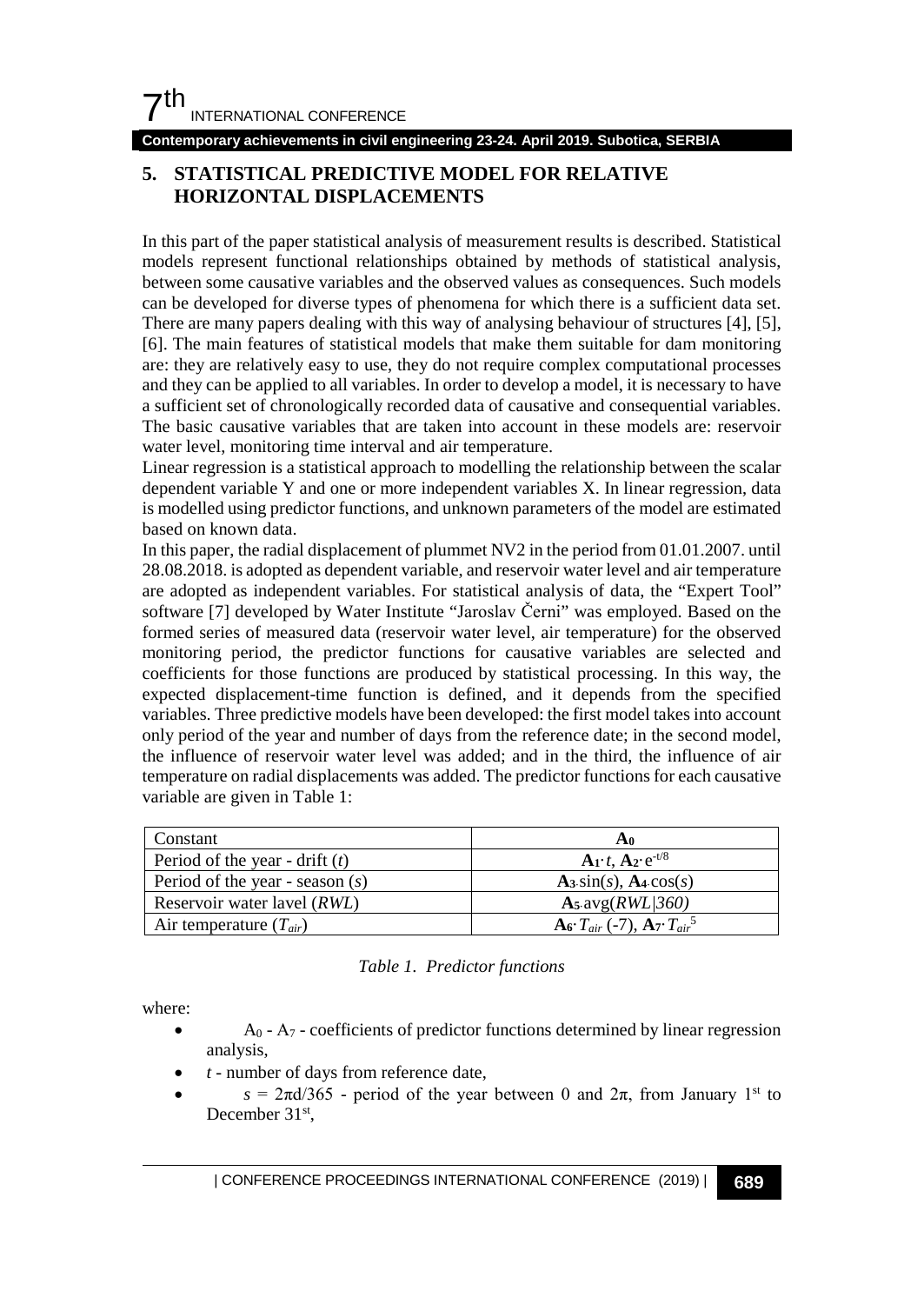## **Савремена достигнућа у грађевинарству 23-24. април 2019. Суботица, СРБИЈА**

- $\bullet$  *d* number of days since January 1<sup>st</sup>,
- avg(*RWL|360)* mean reservoir water level in the last year,
- *Tair* air temperature,
- $T_{air}$  (-7) air temperature delayed for 7 days relative to the measuring date.

Coefficient values for predictor functions of Model 1 are given in Table 2:

|                             | <b>Coefficient values</b> | t-statistics | <b>SD</b>             | <b>F</b> -statistics  |
|-----------------------------|---------------------------|--------------|-----------------------|-----------------------|
| A0                          | 17.722                    | $12.590**$   | 1.408                 |                       |
| A1                          | $-1.380$                  | $-19.543**$  | $7.059 \cdot 10^{-2}$ |                       |
| A <sub>2</sub>              | $-37.453$                 | $-16.116**$  | 2.324                 | 3105.20 <sup>**</sup> |
| A <sub>3</sub>              | $-4.830$                  | $-77.632**$  | $6.222 \cdot 10^{-2}$ |                       |
| A <sub>4</sub>              | $-4.613$                  | $-75.185**$  | $6.135 \cdot 10^{-2}$ |                       |
| $\sim$ $\sim$ $\sim$ $\sim$ |                           |              |                       |                       |

 $*$  p<0.01

*Table 2. Coefficient values for predictor functions and statistical indicators for Model 1*

Coefficient values for predictor functions of Model 2 are given in Table 3:

|                | <b>Coefficient values</b> | t-statistics | SD                    | <b>F</b> -statistics |
|----------------|---------------------------|--------------|-----------------------|----------------------|
| A0             | 638.26                    | $20.907**$   | 30.528                | $2905.20**$          |
| A <sub>1</sub> | $-5.339 \cdot 10^{-1}$    | $-4.241**$   | $1.259 \cdot 10^{-1}$ |                      |
| A <sub>2</sub> | $-24.673$                 | $-6.200**$   | 3.979                 |                      |
| $A_3$          | $-4.802$                  | $-83.284**$  | $5.766 \cdot 10^{-2}$ |                      |
| A <sub>4</sub> | $-4.326$                  | $-75.797**$  | $5.708 \cdot 10^{-2}$ |                      |
| A5             | $-1.024$                  | $-19.598**$  | $5.225 \cdot 10^{-2}$ |                      |
| **             |                           |              |                       |                      |

*Table 3. Coefficient values for predictor functions and statistical indicators for Model 2*

|                 | <b>Coefficient values</b> | t-statistics | <b>SD</b>             | <b>F</b> -statistics |
|-----------------|---------------------------|--------------|-----------------------|----------------------|
| Ao              | 578.93                    | 19.321**     | 29.964                | $2225.10**$          |
| A <sub>1</sub>  | $-5.381 \cdot 10^{-1}$    | $-4.396**$   | $1.224 \cdot 10^{-1}$ |                      |
| A <sub>2</sub>  | $-25.066$                 | $-6.479**$   | 3.869                 |                      |
| A <sub>3</sub>  | $-4.320$                  | $-65.620**$  | $6.583 \cdot 10^{-2}$ |                      |
| A <sub>4</sub>  | $-3.079$                  | $-29.573**$  | $1.041 \cdot 10^{-1}$ |                      |
| A <sub>5</sub>  | $-9.306 \cdot 10^{-1}$    | $-18.170**$  | $5.121 \cdot 10^{-2}$ |                      |
| A <sub>6</sub>  | $9.827 \cdot 10^{-2}$     | $11.696**$   | $8.401 \cdot 10^{-3}$ |                      |
| A <sub>7</sub>  | $6.276 \cdot 10^{-8}$     | $8.055***$   | $7.791 \cdot 10^{-9}$ |                      |
| $*$ $\sim$ 0.01 |                           |              |                       |                      |

Coefficient values for predictor functions of Model 3 are given in Table 4:

\*\* p<0.01

*Table 4. Coefficient values for predictor functions and statistical indicators for Model 3*

From presented tables, it can be noted that all important statistical indicators (F-statistics, t-statistics) are significant, which shows that all three models are statistically important, and that selected independent variables highly influence the dependent variable.

The coefficient of determination shows the variability percentage of the dependent variable that is explained by the model. As this value gets closer to 1, the model becomes more accurate. The value of the coefficient of determination in Model 3 is 0.813, which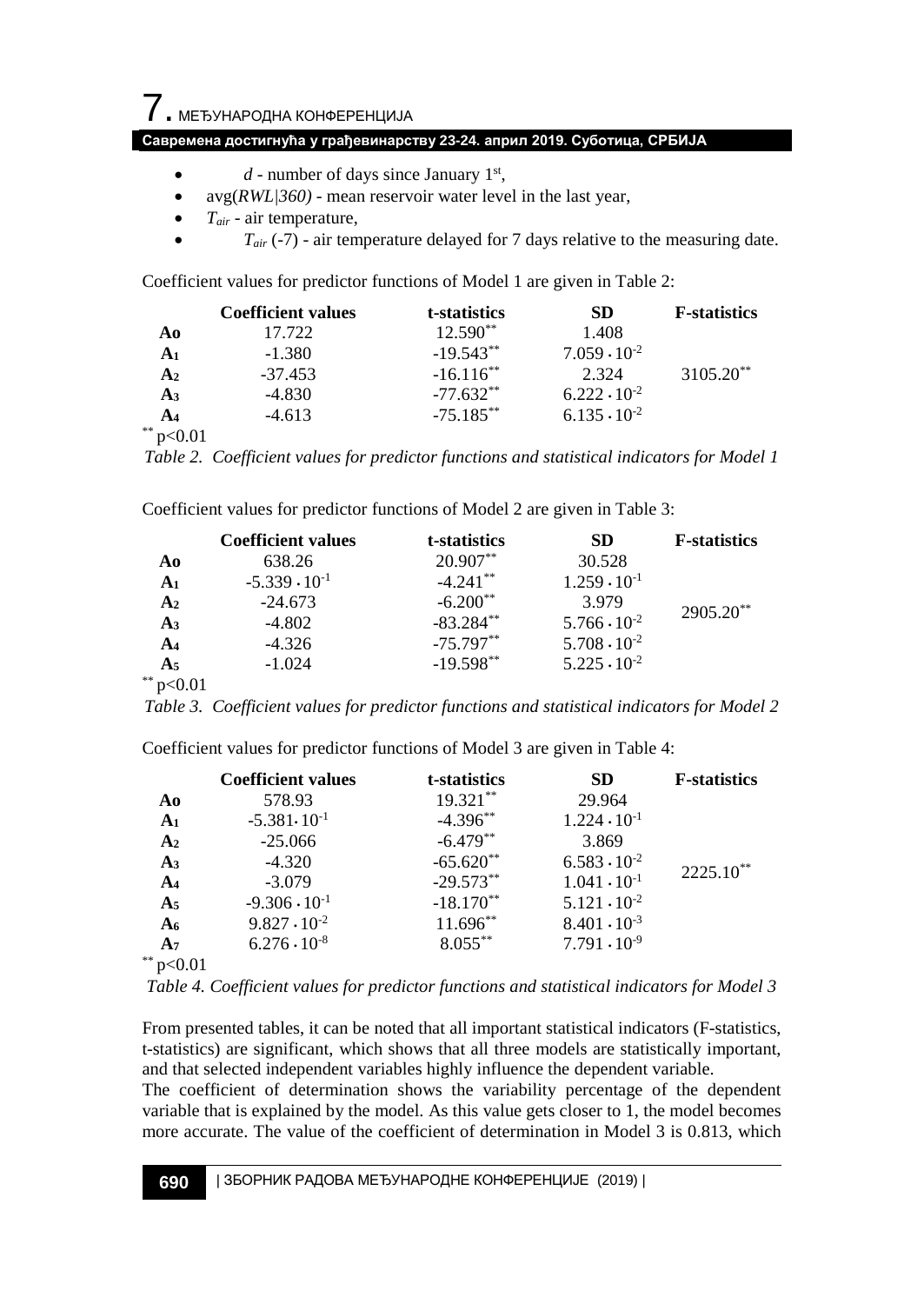# $7<sup>th</sup>$ INTERNATIONAL CONFERENCE

#### **Contemporary achievements in civil engineering 23-24. April 2019. Subotica, SERBIA**

shows that the obtained model is of good quality (and more accurate in relation to Models 1 and 2 for which obtained values are 0.762 and 0.802, respectively). In the developed form, Model 3 is presented as:

 $dR = 578.93 - 5.381 \cdot 10^{-1} \cdot t - 25.066 \cdot e^{-t/8} - 4.320 \cdot \sin(s) - 3.079 \cdot \cos(s) - 9.306 \cdot$  $10^{-1} \cdot avg(RWL|360) + 9.827 \cdot 10^{-2} \cdot Tair(-7) + 6.276 \cdot 10^{-8} \cdot Tair^5$  [mm]

In Figure 9, the graphs (values shown in [mm] in function of time) of measured radial displacements of plummet at NV2 in the period from 01.01.2007 until 28.08.2018 (dR) are shown, as well as developed regression Model 3 (dR-regression) obtained from the predictor functions shown in Table 1 and corresponding coefficients for predictor functions shown in Table 4. In the diagram, around the dR-regression model, confidence interval is shown beyond which the measured data should not be found.



*Figure 9. Series of measured values and values obtained by statistical Model 3 (with confidence interval) for radial displacements of plummet at NV2 in the period 01.01.2007. - 28.08.2018.*

From the previous diagram, it can be observed that the measured values in 2009 deviated the most from the proposed statistical model. The reason for this behaviour of the structure is unknown but can certainly be analysed through some actions on the structure such as, for example, foundation settlement or previous local or regional seismic event. Structure behaviour control in the case of statistical modelling approach is based on the comparison of measured and calculated values for each variable covered by the model. If in some places there are no measured values, but independent variables are known, it is possible to determine the expected dependent variable (in this case, radial displacements) using the previously defined statistical model. The model can also be applied if we want to predict displacement values based on the assumed values of water level and air temperature.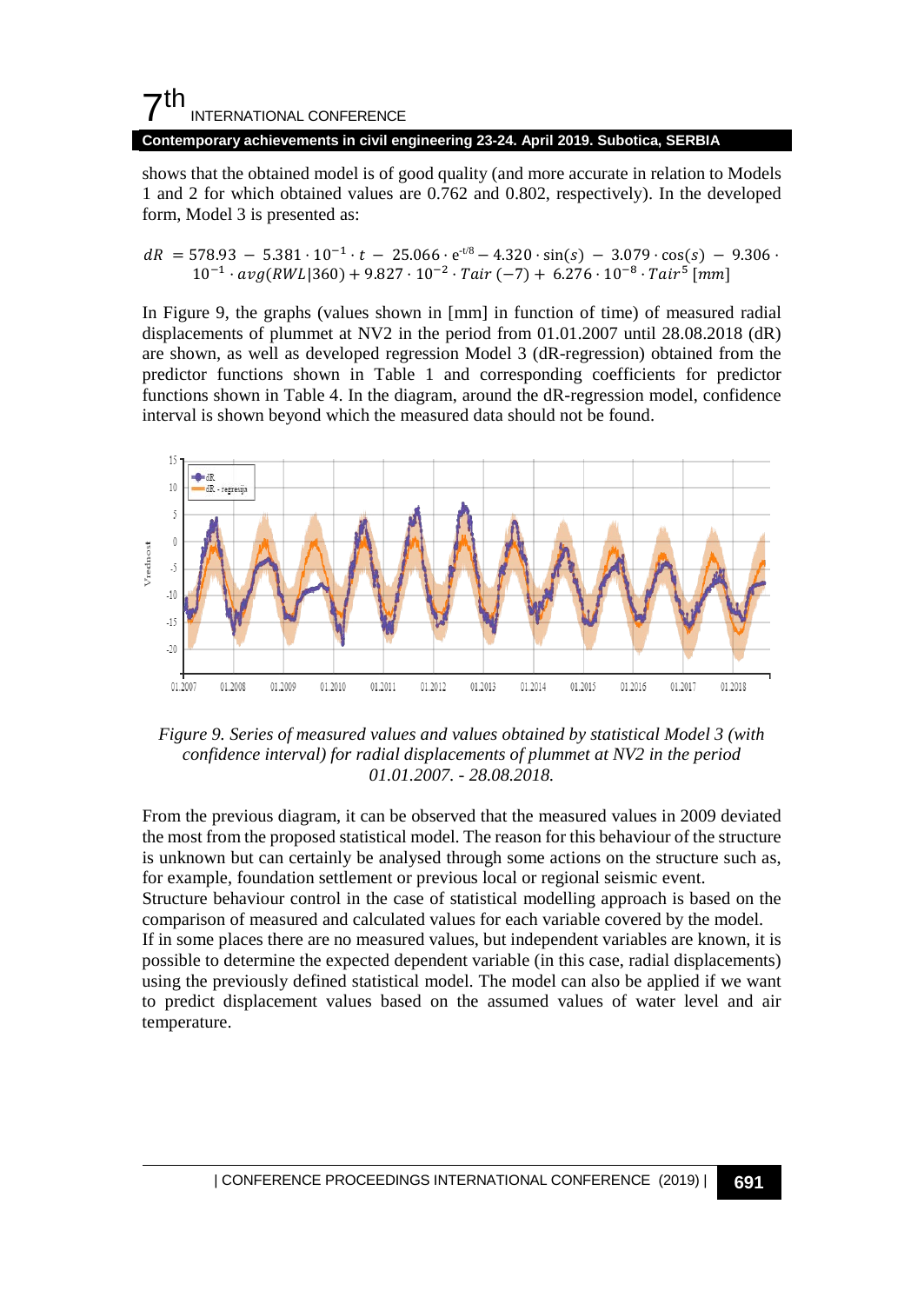#### **Савремена достигнућа у грађевинарству 23-24. април 2019. Суботица, СРБИЈА**

### **6. CONCLUSION**

In structural engineering, monitoring is performed to track changes that may occur during exploitation of a structure and in this way safety and reliability of a structure can be managed. By using the measurement results and through their processing, unwanted situations that could occur can be predicted. In this paper an overview of air temperature and reservoir water level influence on radial displacements of the dam is given. Measurement data were analysed for a monitoring period of about 12 years, but for a more detailed analysis, larger data series can be used, where greater clarity of the measured values over time will be obtained and the corresponding tendencies in the structural behaviour will be determined.

### **REFERENCES**

- [1] Institut za vodoprivredu "Jaroslav Černi" Beograd, Zavod za brane, hidroenergetiku, rudnike i saobraćajnice: *Brana "Vrutci" – glavni projekat rehabilitacije i inovacije tehničkog osmatranja brane*, Beograd, **2010.**
- [2] Institut za vodoprivredu "Jaroslav Černi" Beograd, Zavod za konstrukcije i geotehniku: *Uputstva za tehničko osmatranje visokih brana,* posebna knjiga, Knjiga 24, Beograd, **1982.**
- [3] [https://telemac.fr/wp-content/uploads/sites/3/2017/03/TLM-CATALOG\\_Eng-](https://telemac.fr/wp-content/uploads/sites/3/2017/03/TLM-CATALOG_Eng-V3.0_R1.1_180401.pdf)[V3.0\\_R1.1\\_180401.pdf](https://telemac.fr/wp-content/uploads/sites/3/2017/03/TLM-CATALOG_Eng-V3.0_R1.1_180401.pdf)
- [4] Garcia, S.R.P., Neto, A.C., Oro, S.R. and Junior, C.N.: Model for Displacement Forecast in Concrete Dams Using Partial Least Squares Regression. Applied Mathematical Sciences, 2015., 9(119), p. p. 5925-5937.
- [5] Guo, P., Chen, S.Y., Cheng, L., Zhao, Z.M. and Ran, L.: Analysis Method of Dam Safety Monitoring Data Based on the Least Trimmed Square Estimation. *DEStech Transactions on Engineering and Technology Research*, (icaenm), **2017.**
- [6] Shao, C., Gu, C., Yang, M., Xu, Y. and Su, H.: A novel model of dam displacement based on panel data. *Structural Control and Health Monitoring*, **2018.**, 25(1), p.e 2037.
- [7] Institut za vodoprivredu "Jaroslav Černi" Beograd, Zavod za brane, hidroenergetiku, rudnike i saobraćajnice: *Sistem za upravljanje bezbednošću brane HE "Đerdap 1" - Izveštaj o korisničkom alatu za ekspertsku analizu podataka,* Knjiga 16, Beograd, **2017.**